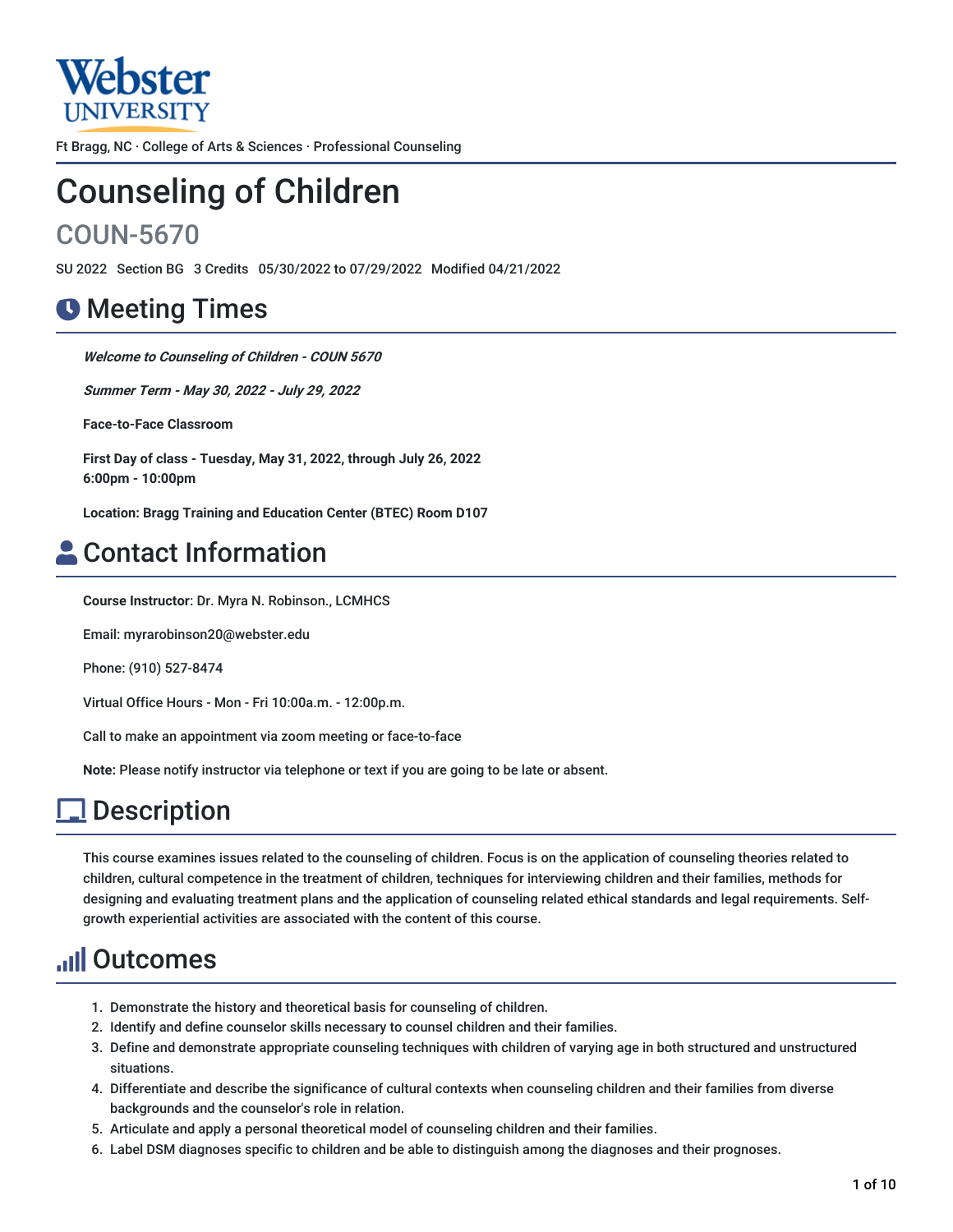- 7. Be able to self-evaluate and evaluate others in regard to counseling children.
- 8. List ethical codes and MO state regulations that relate to counseling children.
- 9. Describe theories of counseling and counselor roles when working with children.
- 10. Create and critique treatment plans when counseling children.

# **E** Materials

### Counseling Children

**Author:** Henderson, D.A. & Thompson, C.L. **Publisher:** Cengage **Edition:** 9th **ISBN:** 978-1285464541

### Counselling Children: A practical introduction

**Author:** Geldard, Kathryn; Geldard, David; Yin Foo, Rebecca. **Publisher:** Sage **Edition:** 5th **ISBN:** 978-1473953338

### Tevera Field Placement and Assessment Management Program

Access to Tevera is provided through registration in COUN 0200.

# Deliverables

### Weekly Participation

Each week, students will be responsible for completing assignments via the online classroom or in-class. Activities include, but are not limited to, quizzes, case studies, and essays.

# Interview with a Child/Adolescent Counselor:

This project has two parts including an interview and a brief reflection paper.

**Interview:** Students will conduct an in-person (face-to-face) interview with a child/adolescent counselor, preferably where they work. No telephone, Skype, or email interviews allowed. The interview subject must specialize in and be currently practicing child/adolescent counseling or school counseling (i.e., it will not be acceptable to interview a general counselor who has occasionally worked with kids). Students should email the interview questions to the subject in advance of the interview to allow the subject time to prepare their responses. Students must record the interview and submit it to the instructor.

**Reflection paper:** Students must write a brief reflection paper (no more than six pages) that includes their personal thoughts about the interview and what they learned from it. The paper must include a summary of the interview questions and responses (i.e. do not need to write every word of the subject's responses- summarize). The summary must include the interview subject's name, job title, and location (e.g., private practice, school, agency, etc.). Paper will be submitted to the instructor on the due date (listed on the weekly schedule) via Canvas.

### Research Project

This project has two parts including a research paper and a presentation.

**Research Paper:** Students will write a research paper aimed at demonstrating their understanding of the theories and principles of counseling children. Students will select a topic of interest within the field of child and adolescent counseling. Sample topics include: ADHD, Anxiety, Depression, Suicide, Eating Disorders, Self-Harm. A rubric will be provided. Papers must include a brief description of one game, activity or expressive technique utilized with the topic of the paper.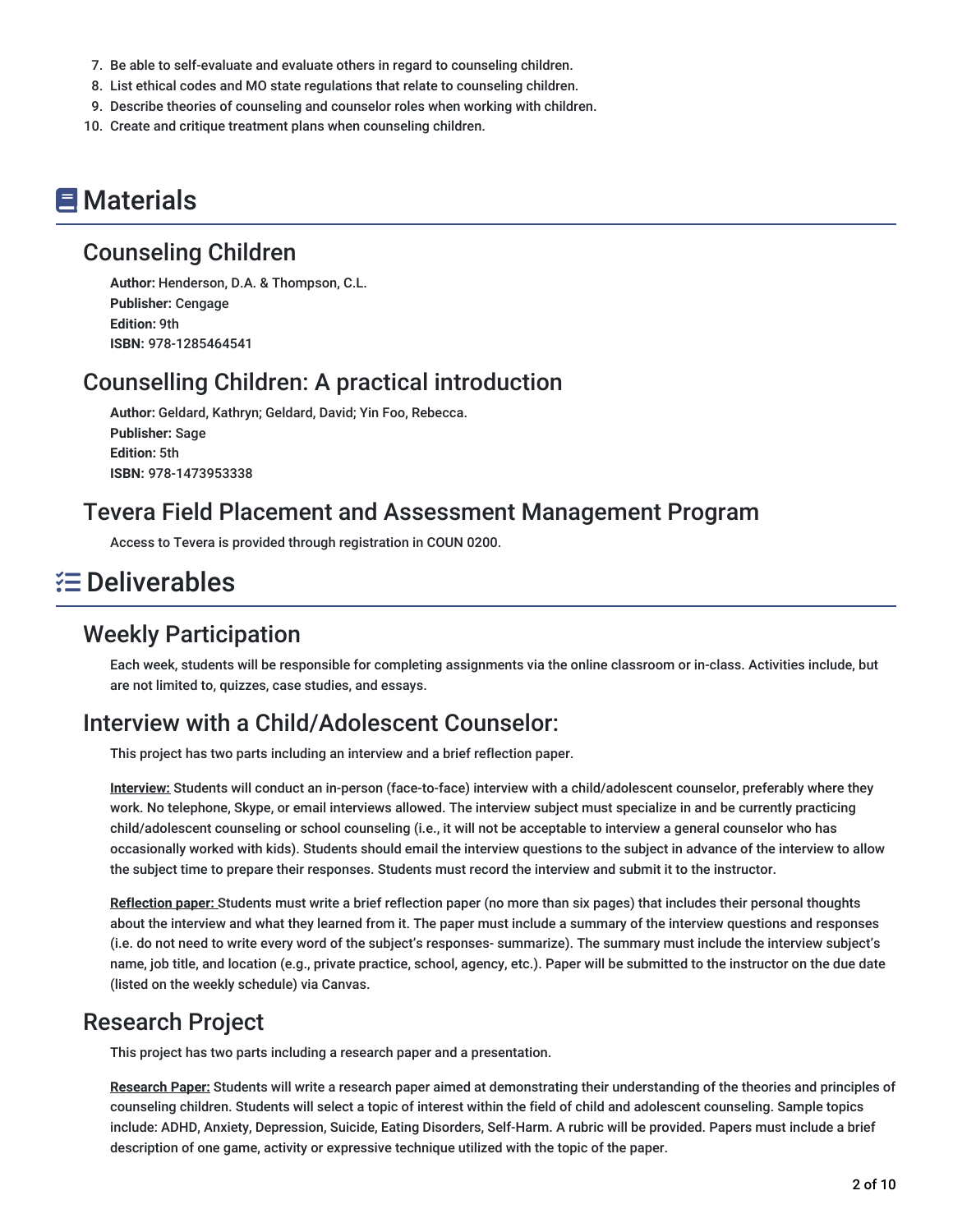Students are encouraged to check with the instructor to make sure their topic is appropriate. The project should include at least 10 APA style references. Your paper should be 7 pages not including title page and references.

**Presentation:** Students will give a 10-15 minute presentation that conveys their understanding of the topic presented in their papers. Presentations can include PowerPoint, but this is not required. Students should avoid reading word-for-word from notes or PowerPoint (i.e. summarize, know your material). In order to give a comprehensive presentation, you must do the following:

- On the day of the presentation, students must provide a handout based on the topic of their presentation to each of their classmates. The handouts are to include information on the topic that would be helpful to counselors in training.
- Students are expected to give brief presentations of the game, activity, or expressive technique described in their research paper.
- Students will also develop three quiz questions related to their presentation. The three questions should be designed to test the audience on the overarching or key topics in your presentation.

### Exams

Students will complete a midterm and a final examination. Exams may include but are not limited to, multiple choice, matching, short answer, and essays.

# $\checkmark$  Evaluation

### **Criteria**

| Type                           | Weight    | Topic | <b>Notes</b>                                 |
|--------------------------------|-----------|-------|----------------------------------------------|
| <b>Weekly Participation</b>    | $160$ pts |       |                                              |
| Interview and Reflection Paper | 50 pts    |       | Interview with a Child/Adolescent Counselor. |
| <b>Research Project</b>        | $100$ pts |       | <b>Paper and Presentation</b>                |
| Exams                          | $100$ pts |       | <b>Midterm and Final Exams</b>               |

### Breakdown

| Grade     | Range      | Notes |
|-----------|------------|-------|
| А         | 94-100     |       |
| A-        | 90-93      |       |
| B+        | 87-89      |       |
| в         | 84-86      |       |
| <b>B-</b> | 80-83      |       |
| C         | 70-79      |       |
| F         | 69 or less |       |

# **益 Schedule**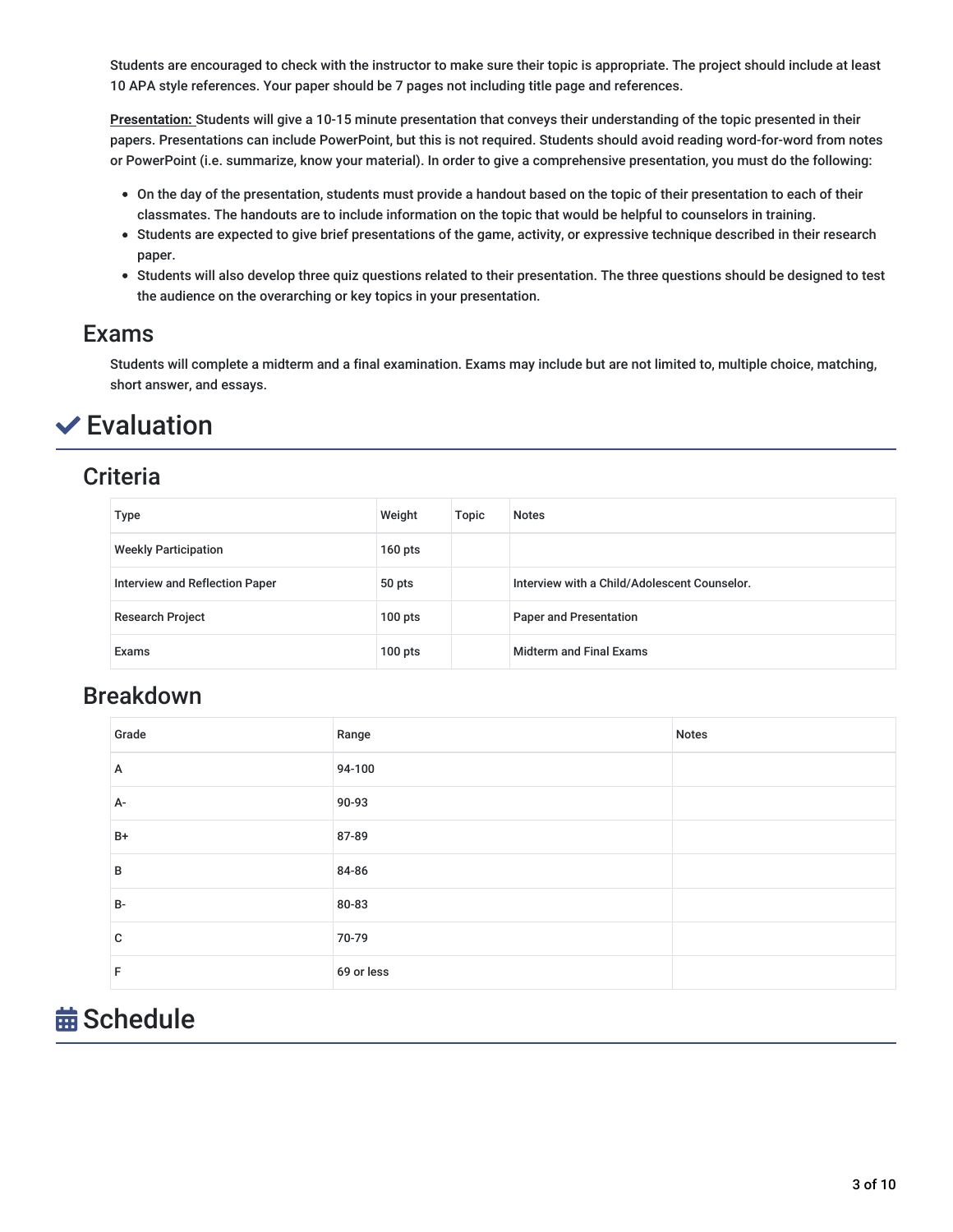| When                                            | Topic                                                                                                                                                                                                                  | <b>Notes</b>                                                                                                  |
|-------------------------------------------------|------------------------------------------------------------------------------------------------------------------------------------------------------------------------------------------------------------------------|---------------------------------------------------------------------------------------------------------------|
| Week 1<br>05/31/2022<br>6:00 PM -<br>10:00 PM   | Introduction and overview of course: Counseling Children<br><b>Classroom Discussion; Videos and Breakout Groups</b>                                                                                                    | Henderson, D.A. &<br>Thompson, C.L<br>Chapters 1-3                                                            |
| Week 2<br>06/07/2022<br>6:00 PM -<br>10:00 PM   | Counseling Children, Classroom Discussion, Videos, Role Play, and Breakout groups                                                                                                                                      | Henderson, D.A. &<br>Thompson, C.L<br>Chapters 4-6                                                            |
| Week 3<br>06/14/2022<br>$6:00$ PM -<br>10:00 PM | Counseling Children, Classroom Discussion, Videos, Role Play, and Breakout groups. Review Midterm Exam                                                                                                                 | Henderson, D.A. &<br>Thompson, C.L)<br>Chapters 7-10<br><b>Identify Research Topic</b>                        |
| Week 4<br>06/21/2022<br>6:00 PM -<br>10:00 PM   | Counselling Children, Classroom Discussion, Midterm Exam Chapters, 1-10) Research Paper Due that<br>demonstrate understanding of the theories and principles of counseling children                                    | Geldard, Kathryn; Geldard,<br>David; Yin Foo, Rebecca.<br>Chapters 11-16                                      |
| Week 5<br>06/28/2022<br>$6:00$ PM -<br>10:00 PM | Counselling Children, Classroom Discussion, Videos, Play Therapy, Class Presentations that <i>demonstrate</i><br>understanding of the theories and principles of counseling children. Group 1 - Instructor will assign | Geldard, Kathryn; Geldard,<br>David; Yin Foo, Rebecca.<br>Chapters17-20<br><b>Presentations</b>               |
| Week 6<br>07/05/2022<br>6:00 PM -<br>10:00 PM   | Counselling Children, Classroom Discussion, Videos, Play Therapy, Class Presentations that <i>demonstrate</i><br>understanding of the theories and principles of counseling children. Group 2 - Instructor will assign | Geldard, Kathryn; Geldard,<br>David; Yin Foo, Rebecca.<br>Chapters 21-24<br><b>Presentations</b>              |
| Week 7<br>07/12/2022<br>6:00 PM -<br>10:00 PM   | Counselling Children, Classroom Discussion, Videos, Play Therapy, and Breakout groups                                                                                                                                  | Geldard, Kathryn; Geldard,<br>David; Yin Foo, Rebecca.<br>Chapters 25-28                                      |
| Week 8<br>07/19/2022<br>6:00 PM -<br>10:00 PM   | Counselling Children, Classroom Discussion, Videos, Play Therapy, and Breakout groups                                                                                                                                  | Geldard, Kathryn; Geldard,<br>David; Yin Foo, Rebecca.<br>Chapters 29-30                                      |
| Week 9<br>07/26/2022<br>6:00 PM -<br>10:00 PM   | Course Overview, and Research Paper Due: Child & Adolescent Counseling Paper (Final Exam)                                                                                                                              | Henderson, D.A. &<br>Thompson, C.L<br>Geldard, Kathryn; Geldard,<br>David; Yin Foo, Rebecca.<br>Chapters 1-30 |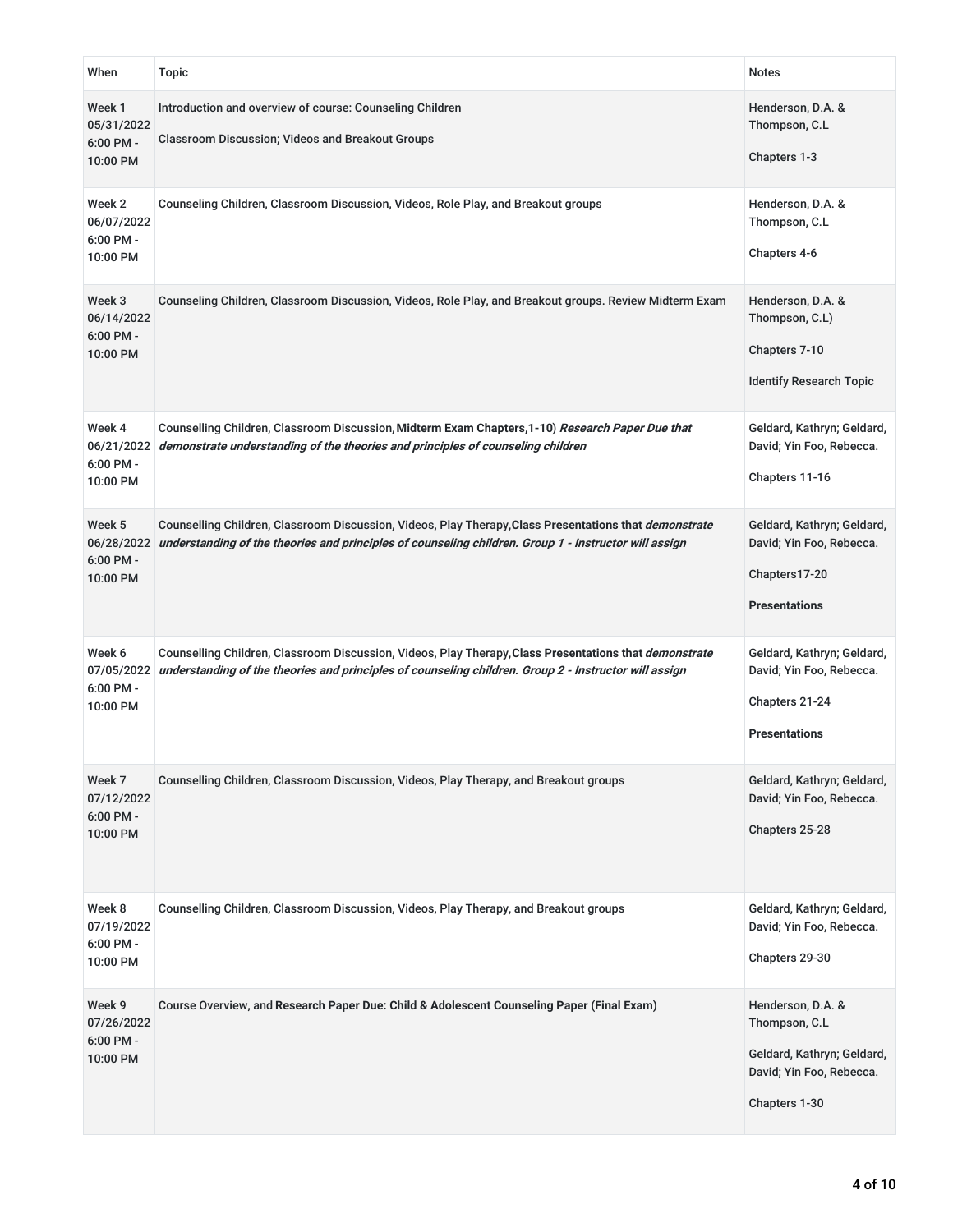# Course Attendance

The University reserves the right to drop a student who does not attend the first class. Any absence or tardiness in this accelerated program will result in a significant loss of learning. Students are expected to attend all class sessions of every course. One unexcused absence in this course may result in dropping the student one full letter grade with a second unexcused absence requiring that the student withdraw from the class. If it is too late to withdraw, the final grade will be an automatic F. Students are expected to write at a graduate level and come to class on time, having completed the reading assignments so they are prepared to ask questions and participate in all activities. Students coming to class late or leaving class early will be considered 'absent' for that class session unless approved in advance by the instructor.

# Participation

Participation is required in all counseling courses. Being prepared to participate in class is equivalent to being prepared to participate in counseling sessions with your clients. Students are expected to come to class having already read the assigned material and completed the assignments. Students are expected to be active participants in the learning process, exhibiting attention, professionalism, and respect during discussions and other classroom activities. These are key behaviors for counselors; ensure you are evidencing them in class.

Additionally, counselors are often required to lead group counseling, educate large groups on various topics, present in court, and perform public presentations of various types. Students who have difficulty speaking out loud in class, making presentations to the class, and participating in class discussions regularly should seek guidance from their advisor about these concerns.

Students are subject to appropriate academic penalty for incomplete or unacceptable work, or for excessive or unexcused absences (see Course Attendance section for this). See the Grading section on individual course syllabi for further information.

# Use of Personal Electronic Devices

Turn off all cell phones during class unless otherwise advised by the instructor. Absolutely no: texting, taking of calls, emailing, unauthorized web activity, or social media use during class. If you have a potential emergency brewing during class time and need to be available by cell (sick child, dying relative, suicidal client) you are required to notify instructor at the beginning of class and take any call outside of class. More than one of these events will require a personal meeting with the instructor scheduled for non-class time.

# Expectations for writing competency

Writing competency is important in graduate school. As a graduate student and counselor in training, you have a responsibility to the profession and those you will be representing/serving to write professionally. Take this task seriously and consult the Academic Resource Center or enroll in a writing course if you are told you need assistance on writing assignments. The grade penalty will be heavy for lack of simple proofing of grammar, spelling, and APA formatting on all assignments. Please consult the rubric in the syllabus for specific grading impact.

# Subjective aspect of grading

The grading of this course includes a subjective component to it based upon the professional experience and expertise of the instructor. The Counseling faculty recognize that counseling skills, counselor effectiveness, and professionalism cannot be assessed in the same manner as academic performance in typical university coursework. Students completing this course should demonstrate marked progress toward the course objectives as noted above as well as be able to write coherently about counseling theories and techniques. Your final grade in this course will reflect not only your academic performance but also your counseling and interpersonal skill development as evaluated by the instructor. It is possible to excel academically and receive a less than satisfactory final grade. Thus, all grades will reflect a combination of objective and subjective assessment.

# Self-awareness, safety of disclosure, appropriate interpersonal skills and ACA Code of Ethics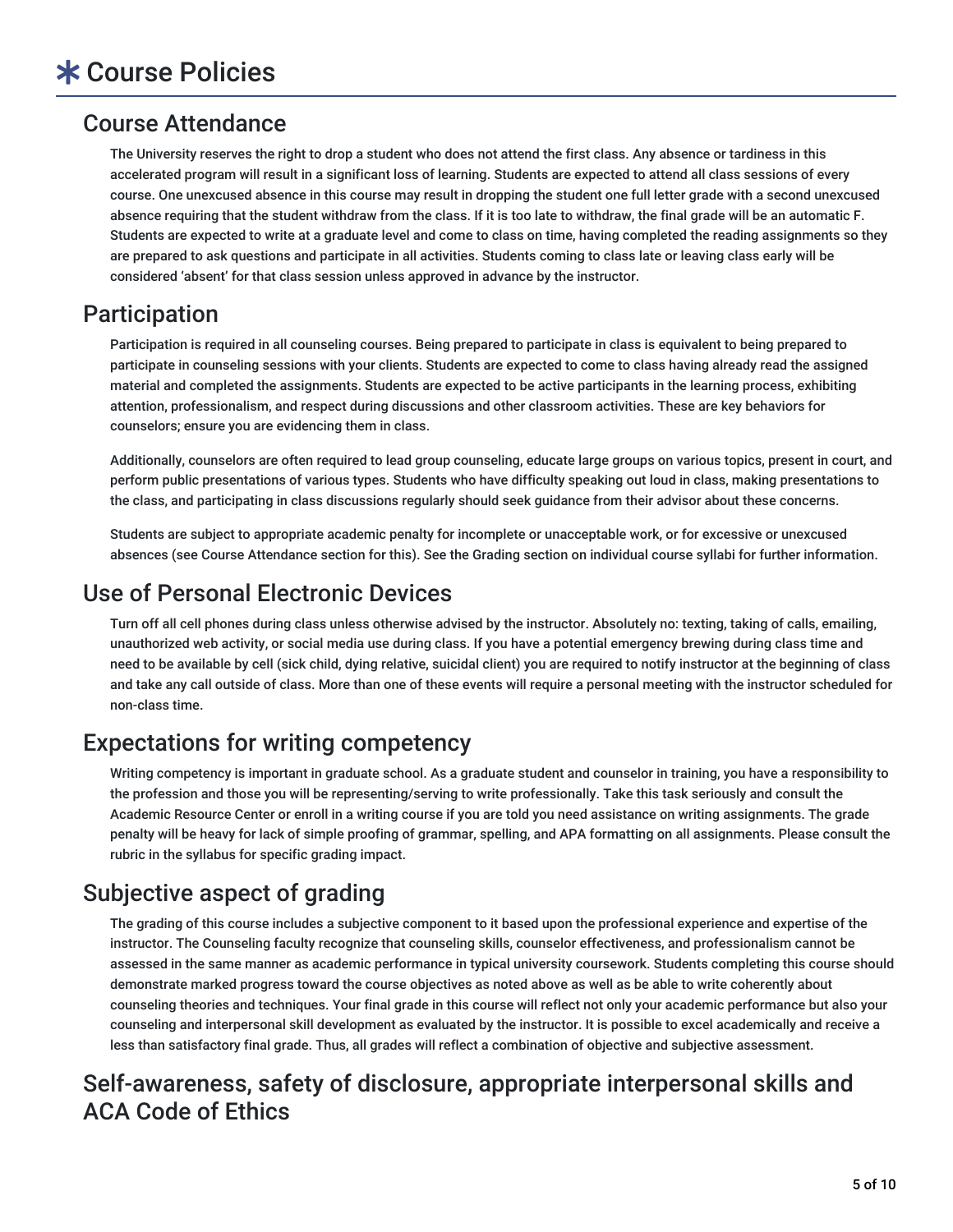This course is taught in a manner that provides a safe, welcoming and inclusive environment for students of all racial, ethnic, gender identities and variances, sexual orientations, economic classes, ages, ability statuses, and religions. Students are encouraged to use language and communication that is respectful and culturally appropriate.

In the interaction between class members, self-disclosure and personal examination will occur. All interactions fall under the same umbrella of confidentiality as do client/counselor relationships, i.e., **what is discussed in the class stays in the class and is not discussed with other students outside of the course or friends**. Maintaining confidentiality is the primary ethical principle of counselors and violations are serious.

We will be learning from each other in addition to the text throughout the semester. Therefore, it is important that everyone feels safe, comfortable, and free to discuss and elaborate on their thoughts around their developing knowledge and skills. In class, it is important for each of us to be respectful of one another's positions; relating to others in an empathic manner occurs in class just as with clients. You are encouraged to make your feelings and thoughts known, yet, to do so in a "counselor manner", i.e., respecting the position of listener while giving voice to your thoughts and using your budding counselor attending skills. This is an opportunity for you to practice and evidence your basic skills of empathy, warmth, genuineness, and congruence by communicating in a manner consistent with a good counselor. The building of trusting alliances with your classmates is as important as doing so with your clients. Therefore, you will be practicing some of the same skills when participating in class as in counseling sessions with your clients one day.

Further, openness to supervision and instruction by the faculty (or site supervisor) is an important element of counselor development. Openness to supervision is defined as: accepting supervision—both individual and in class; recognizing your own personal strengths, weaknesses, biases, needs, and beliefs; sensing personal and professional impact on others—both positive and negative; accepting and applying feedback from instructor; being proactive in seeking out needed experiences, feedback, etc.; and accepting feedback in a non-defensive manner with a professional attitude.

Students who do not evidence openness to supervision or appropriate interpersonal skills are subject to remediation by the Counseling Advisory Committee at the campus. See the student handbook and or catalog for further detail.

#### **ACA Code of Ethics (2014)**

Counselors [Counselors-in-training] have <sup>a</sup> responsibility to read, understand, and follow the ACA Code of Ethics and adhere to applicable laws and regulations (see C.1.). Students and supervisees have <sup>a</sup> responsibility to understand and follow the ACA Code of Ethics. Students and supervisees have the same obligation to clients as those required of professional counselors (see F.5.a.).

# **Imergenal Policies**

### Academic Policies

Academic policies provide students with important rights and responsibilities. Students are expected to familiarize themselves with all academic policies that apply to them. Academic policies for undergraduate students can be found in the Undergraduate Studies Catalog; graduate students should review the Graduate Studies Catalog.

#### Undergraduate Studies Catalog

The Undergraduate Studies Catalog contains academic policies that apply to all undergraduate students. The academic policies and information section of the catalog contains important information related to **attendance, conduct, academic honesty, grades, and more**. If you are an undergraduate student, please review the catalog each academic year. The current Undergraduate Studies Catalog is at:

http://www.webster.edu/catalog/current/undergraduate-catalog/ (http://www.webster.edu/catalog/current/undergraduatecatalog/)

#### Graduate Studies Catalog

The Graduate Studies Catalog contains academic policies that apply to all graduate students. The *academic policies* section of the catalog contains important information related to **conduct, academic honesty, grades, and more**. If you are a graduate student, please review the catalog each academic year. The current Graduate Studies Catalog is at: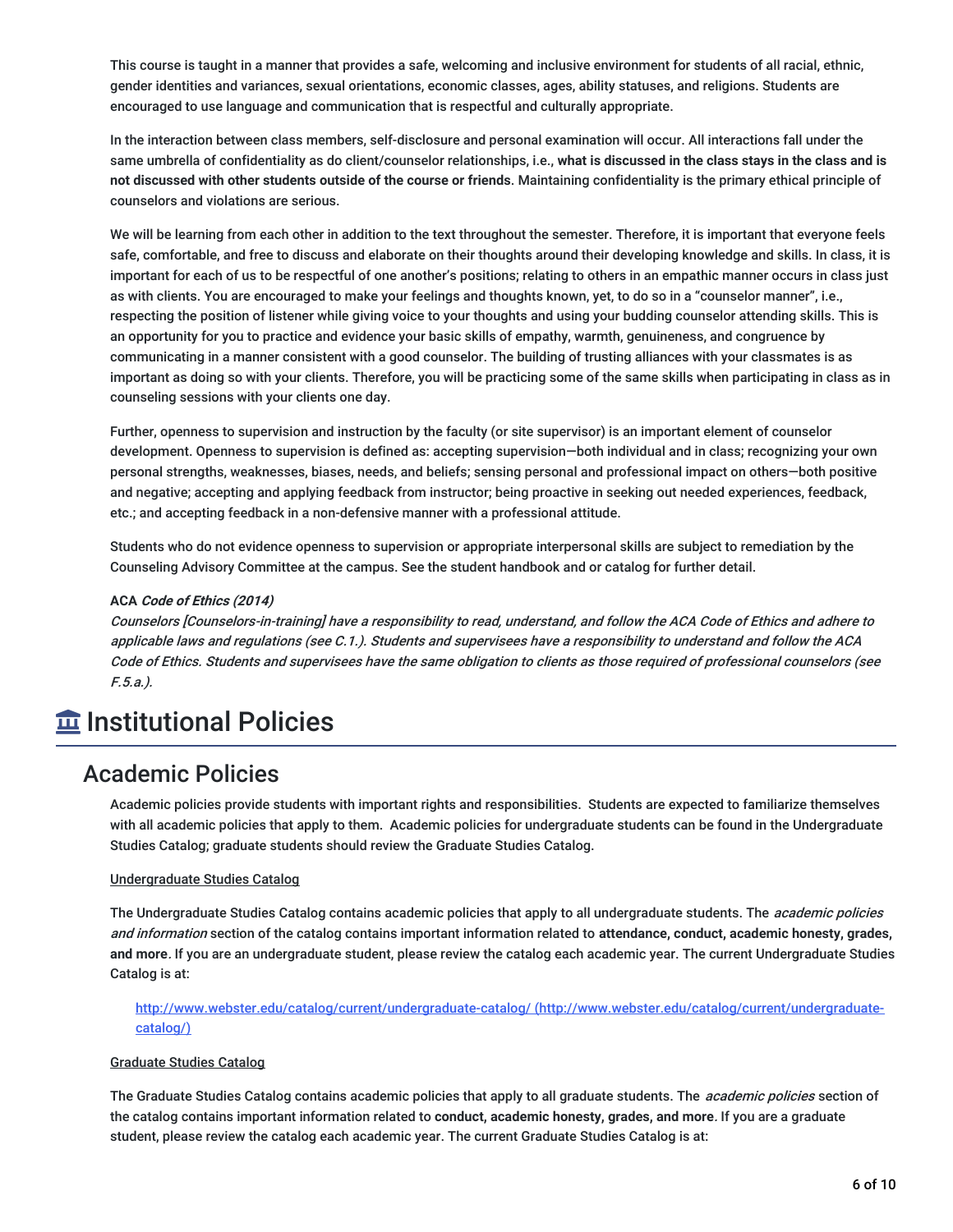# Grading

The Grades section of the academic catalog outlines the various grading systems courses may use, including the information about the final grade reported for this class.

#### **Undergraduate**

http://www.webster.edu/catalog/current/undergraduate-catalog/academic-policies.html#grading (http://www.webster.edu/catalog/current/undergraduate-catalog/academic-policies.html#grading)

#### **Graduate**

https://webster.edu/catalog/current/graduate-catalog/academic-policies.html#gradingsystem (https://webster.edu/catalog/current/graduate-catalog/academic-policies.html#gradingsystem)

#### Incomplete

There are important policies that govern grades of Incomplete (I), including the circumstances under which Incomplete grades are granted, deadlines for completion, and consequences should the remaining course work not be completed. It is the responsibility of a student who requests an Incomplete to ensure that they understand and follow the policies.

#### Grade Appeals

Instructors are responsible for assigning grades, and student should discuss grade issues with the instructor. Policies and procedures for appealing grades are available in the appropriate catalog.

# Academic Honesty Policy

Webster University is committed to academic excellence. As part of our Statement of Ethics, we strive to preserve academic honor and integrity by repudiating all forms of academic and intellectual dishonesty, including cheating, plagiarism and all other forms of academic dishonesty. Academic dishonesty is unacceptable and is subject to a disciplinary response. Students are encouraged to talk to instructors about any questions they may have regarding how to properly credit others' work, including paraphrasing, quoting, and citation formatting. The university reserves the right to utilize electronic databases, such as Turnitin.com, to assist faculty and students with their academic work.

The university's Academic Honesty Policy is published in academic catalogs:

#### Undergraduate

http://www.webster.edu/catalog/current/undergraduate-catalog/academic-policies.html (http://www.webster.edu/catalog/current/undergraduate-catalog/academic-policies.html)

#### **Graduate**

http://www.webster.edu/catalog/current/graduate-catalog/academic-policies.html (http://www.webster.edu/catalog/current/graduate-catalog/academic-policies.html)

As a part of the university commitment to academic excellence, the Reeg Academic Resource Center provides student resources to become better acquainted with academic honesty and the tools to prevent plagiarism in its many forms:

https://websteru.sharepoint.com/sites/AcademicIntegrityAtWebster (https://websteru.sharepoint.com/sites/AcademicIntegrityAtWebster)

### Statement of Ethics

Webster University strives to be a center of academic excellence. The university makes every effort to ensure the following:

- The opportunity for students to learn and inquire freely
- The protection of intellectual freedom and the rights of professors to teach
- The advancement of knowledge through scholarly pursuits and relevant dialogue

To review Webster University's statement of ethics, see the Undergraduate Studies Catalog and the Graduate and Studies Catalog: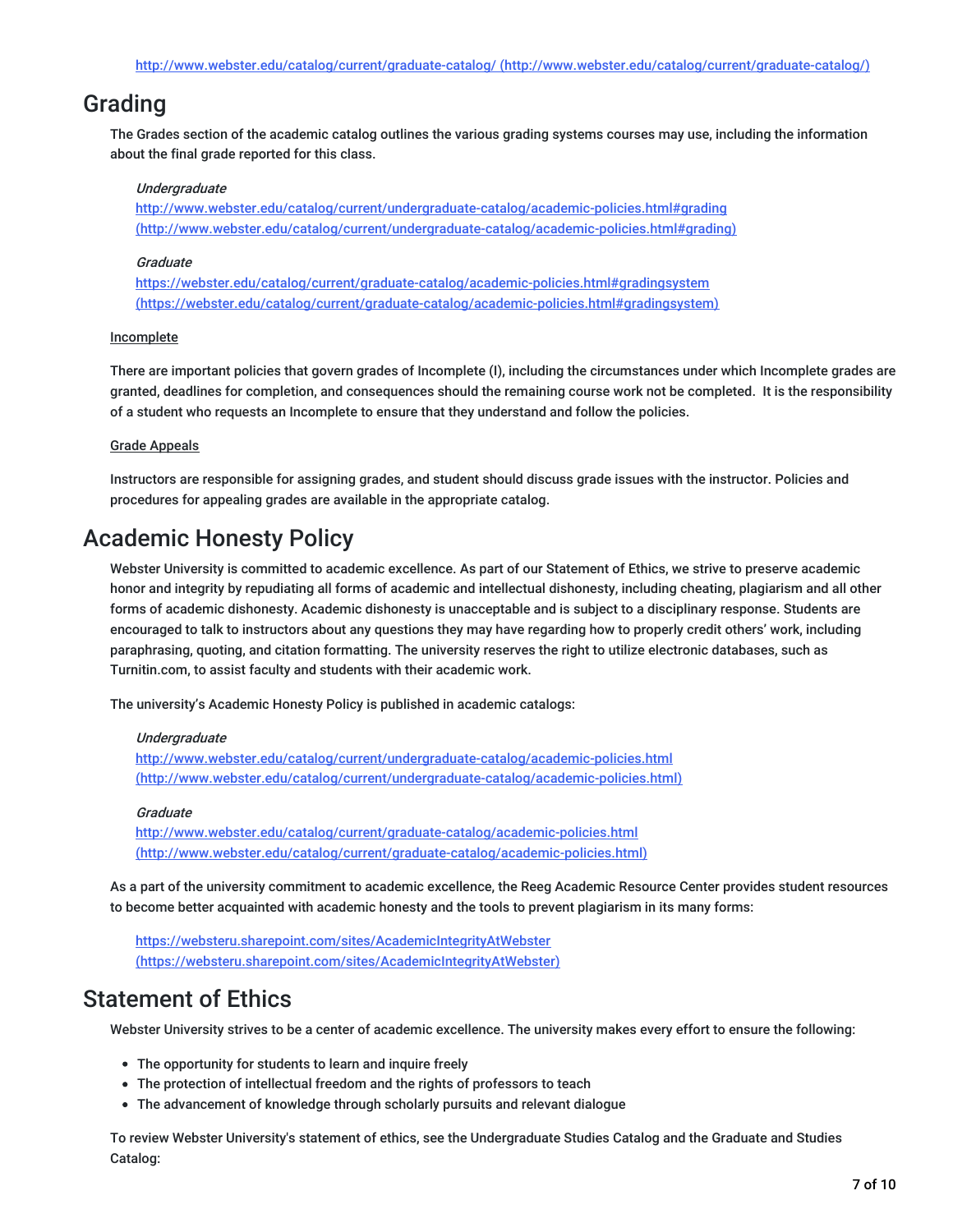#### **Undergraduate**

http://www.webster.edu/catalog/current/undergraduate-catalog/overview.html#ethics (http://www.webster.edu/catalog/current/undergraduate-catalog/overview.html#ethics)

#### **Graduate**

http://www.webster.edu/catalog/current/graduate-catalog/ethics.html (http://www.webster.edu/catalog/current/graduatecatalog/ethics.html)

### Important Academic Resources

Academic Accommodations and Support

At Webster University, we understand that all students learn differently and may have specific, often differing, learning needs. Some examples are doing rather than watching, being active instead of sitting still and taking frequent breaks. For others, the professor needs to speak louder, give more clear instructions, and be understanding with health issues. Regardless of what makes learning easier for you, our goal is to provide the most accessible learning environment possible for each student. If there are any specific needs you'd like to make your instructors personally aware of, including any academic accommodations, please reach out to them directly.

Webster University supports students in several ways. Students with academic/learning, health, physical, and psychological disabilities and students who have accessibility concerns can reach out to Webster's Academic ADA Coordinator at disability@webster.edu. You can also reach out if you have any questions relating to accessibility.

Online resources through WorldClassRoom (Canvas) have a variety of accessibility tools, provided through a program called Ally, for both students and faculty. Ally is free and already incorporated into WorldClassRoom. It helps students who have visibility and attention challenges; who need easier access to course materials from mobile phones, tablets, electronic readers, etc.; or who need or prefer file types different from the format uploaded by the instructor. You can find more information about Ally at https://webster.edu/online/ally.php (https://webster.edu/online/ally.php).

Life circumstances can make focusing on education, or anything else, difficult. For this reason, several additional resources and services are available to students at no cost:

- 1. Reeg Academic Resource Center (https://websteru.sharepoint.com/sites/ReegARC (https://websteru.sharepoint.com/sites/ReegARC))
	- o Academic Counseling: academiccounseling@webster.edu
	- o Assistive Technology: atacr@webster.edu
	- o Disability Accommodations: disabilty@webster.edu
	- o Testing Center: arc@webster.edu
	- o Tutoring: tutoring@webster.edu
	- o Writing services: writing@webster.edu
- 2. Counseling and Life Development (https://www.webster.edu/student-counseling.php (https://www.webster.edu/studentcounseling.php)): 314-968-7030 or counselingld@webster.edu (these contact methods are non-confidential, but appointments are confidential)

Lastly, circumstances change. If, at any point throughout your education, you find that something is making learning difficult for you, please reach out to your instructor directly and/or to Webster's ADA team. It is never too late to ask for accommodations. We entirely support you and want you to have the best and most accessible education possible.

#### Student Success Portal

Webster University's Student Success Portal, powered by Starfish, is a communications tool to connect students with faculty members and campus support services. It allows faculty and staff members to communicate with you regarding academic achievements as well as areas where support may be helpful. You may use the portal to contact faculty and staff members for assistance and to arrange meetings. Activity in the portal will be communicated to your Webster University email account. The Student Success Portal is available via your course home page in WorldClassRoom or via Connections. Learn more about the Student Success Portal at https://www.webster.edu/success/index.php (https://www.webster.edu/success/index.php).

#### University Library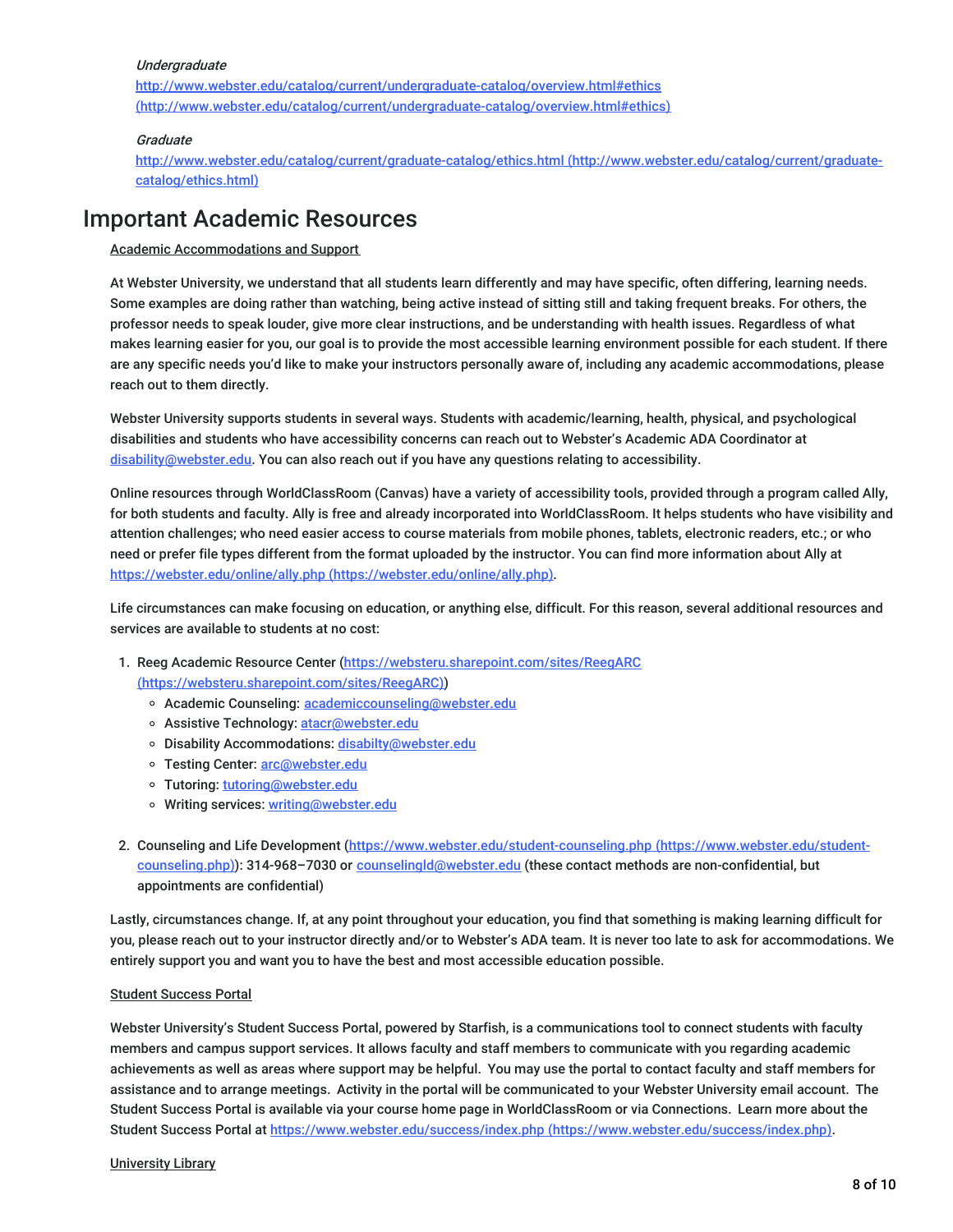Webster University Library is dedicated to supporting the research needs and intellectual pursuits of students throughout the university's worldwide network. Resources include print and electronic books, journal articles, online databases, DVDs and streaming video, CDs and streaming music, datasets, and other specialized information. Services include providing materials at no cost and research help for basic questions to in-depth exploration of resources. The gateway to all of these resources and services is http://library.webster.edu (http://library.webster.edu/). For support navigating the library's resources, see http://libanswers.webster.edu/ (http://libanswers.webster.edu/) for the many ways to contact library staff.

### Drops and Withdrawals

Drop and withdrawal policies dictate processes for students who wish to unenroll from a course. Students must take proactive steps to unenroll; informing the instructor is not sufficient, nor is failing to attend. In the early days of the term or semester, students may DROP a course with no notation on their student record. After the DROP deadline, students may WITHDRAW from a course; in the case of a WITHDRAW, a grade of W appears on the student record. After the WITHDRAW deadline, students may not unenroll from a course. Policies and a calendar of deadlines for DROP and WITHDRAW are at:

#### **Underaraduate**

http://www.webster.edu/catalog/current/undergraduate-catalog/enrollment.html (http://www.webster.edu/catalog/current/undergraduate-catalog/enrollment.html)

#### **Graduate**

http://www.webster.edu/catalog/current/graduate-catalog/enrollment.html (http://www.webster.edu/catalog/current/graduate-catalog/enrollment.html)

Academic Calendar - http://www.webster.edu/academics/academic-calendar/ (http://www.webster.edu/academics/academic-calendar/)

Current tuition rates, policies, and procedures, including details of pro-rated tuition refunds, are available in the "Tuition, Fees, and Refunds" section of Webster's Academic Catalogs:

#### Undergraduate

http://www.webster.edu/catalog/current/undergraduate-catalog/tuition.html (http://www.webster.edu/catalog/current/undergraduate-catalog/tuition.html)

#### **Graduate**

http://www.webster.edu/catalog/current/graduate-catalog/tuition.html (http://www.webster.edu/catalog/current/graduatecatalog/tuition.html)

# Student Handbook and Other Important Policies

Student handbook and other non-academic policies may apply to you and may impact your experience in this class. Such policies include the student code of conduct, privacy, technology and communications, and more. Please review the handbook each year and be aware of policies that apply to you. The handbook is available at:

http://www.webster.edu/student-handbook/ (http://www.webster.edu/student-handbook/)

#### Sexual Assault, Harassment, and Other Sexual Offenses

Webster University makes every effort to educate the community to prevent sexual assault, harassment, and other sexual offenses from occurring, and is committed to providing support to those affected when this behavior does occur. To access information and resources or to review the Policy on Sexual Assault, Harassment, and Other Sexual Offenses, visit:

https://webster.edu/titleix/policy.php (https://webster.edu/titleix/policy.php)

# Research on Human Subjects

The Webster University Institutional Review Committee (IRB) is responsible for the review of all research on human subjects. The IRB process applies to all Webster University faculty, staff, and students and must be completed prior to any contact with human subjects. For more information on the IRB, visit:

https://websteru.sharepoint.com/sites/InstitutionalReviewBoard (https://nam04.safelinks.protection.outlook.com/?